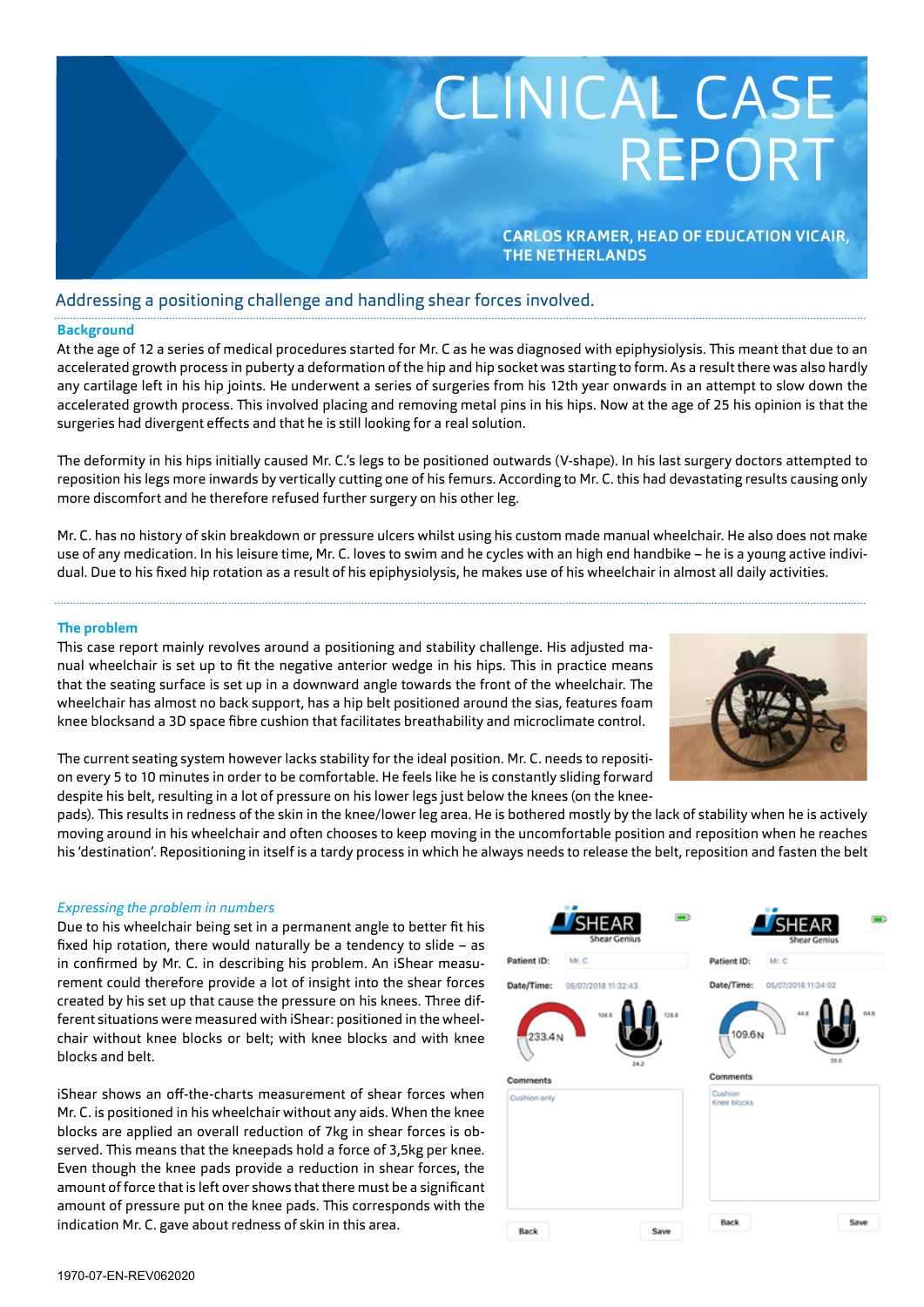Sample measurements showing the inconsistency of the effect of the hip belt.



Surprisingly the shear force measurements by iShear show mixed results when the hip belt is applied. Depending on how Mr. C. (re)positions himself the belt can have a positive, negative, or no effect at all on the amount of shear force. Seeing that he repositions himself very often, there's a chance that he repositions himself into an even worse position (more shear force, more pressure on the pads) and locks this with the belt. In such a "wrong" position the belt forces Mr. C. down his seat even more, increasing the sliding effect down the fixed seating surface.

#### **Actions taken before Vicair**

Over the years, Mr. C. had several wheelchairs and cushions in an attempt to better suit his needs and make him more comfortable. None of the changes succeeded in offering a solution to his seating challenge. The current set up was the best achievable result so far.

#### **Implementing Vicair into the seating system**

It was obvious that the sliding effect (and thus shear forces) were created by the fixed angle of the wheelchair set up, the inability to immersion into the 3D space fibre cushion only further amplified the situation. The texture of the cushion in place even felt like it would stimulate sliding and create friction.

Theoretically speaking this sliding on the fixed, angled seating surface could be decreased or stopped by positioning Mr.C's IT's on a flat seating surface. A flat foam piece under his IT's however feels very hard and uncomfortable. Therefore a different solution was chosen: the combination of a wedge – that would cancel-out the sliding angle – and a Vicair cushion. The image below displays the plan in a simplified way.



Keeping in mind Mr. C's request for stability, the Vicair Vector O2 (6cm) was chosen as the preferred cushion to fix the problem at hand. It's the most stable cushion in the Vicair range and is known for 'forcing' people into a correct position. The front compartments of the Vector would also support leg alignment. A foam wedge was placed under the two middle compartments in the back of the Vicair Vector O2. It was fixed into the right position by making use of Velcro in the Vector's cover.

The foam wedge created the flat seating surface under his IT's where the two SmartCell filled compartments above it would provide the comfort that foam alone couldn't offer.

In addition to changing Mr. C's wheelchair seat cushion, Vicair knee pads were made to fit his knee blocks. Implementing the SmartCell technology into the knee pads would hopefully redistribute the pressure created by the shear forces on the knee blocks, resulting in less redness and discomfort.

Because the Vicair Vector O2 (6cm) was higher than the original 3D space fibre cushion the filling grade was adjusted to facilitate a comfortable position with regards to the distance to the wheels of the chair and manual movement.